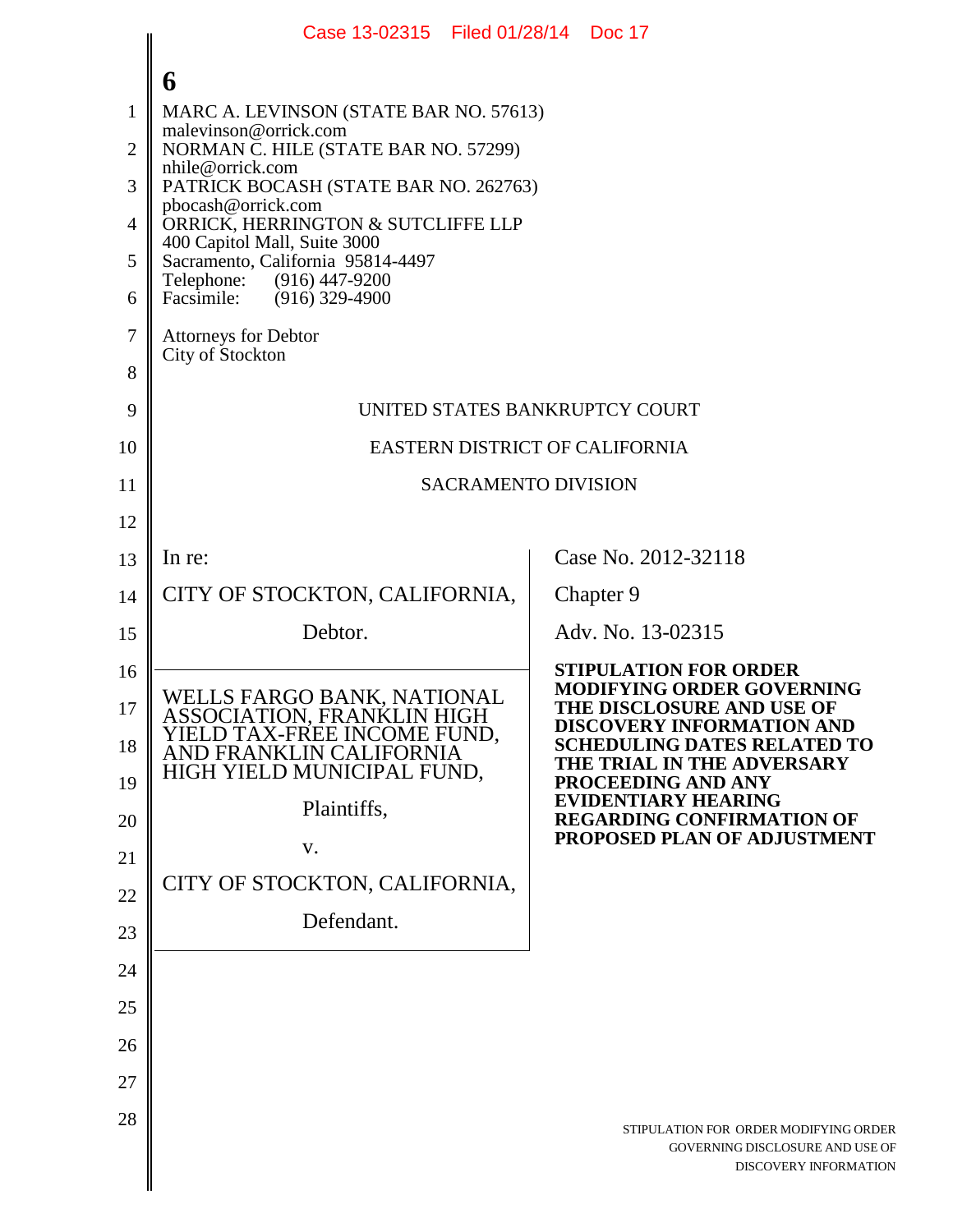## Case 13-02315 Filed 01/28/14 Doc 17

1 2 3 4 5 6 7 8 9 10 11 12 13 14 15 16 17 18 19 20 21 22 23 24 25 26 Debtor the City of Stockton, California (the "City"), and the undersigned parties (collectively, the "Parties"), through their respective counsel, hereby stipulate to modify the Court's December 10, 2013 Order Governing The Disclosure And Use Of Discovery Information And Scheduling Dates Related To The Trial In The Adversary Proceeding And Any Evidentiary Hearing Regarding Confirmation Of Proposed Plan Of Adjustment (the "Scheduling Order"): 1. The City shall complete production of documents responsive to the Request Of Franklin High Yield Tax-Free Income Fund And Franklin California High Yield Municipal Fund For Production Of Confirmation-Related Documents, Sets One and Two, and the Request Of Franklin High Yield Tax-Free Income Fund And Franklin California High Yield Municipal Fund For Production Of Adversary Action-Related Documents, Sets One and Two (collectively, the "Franklin RFPs") on or before February 21, 2014. While the City must complete its discovery by February 21, 2014, the City shall continue to produce responsive documents to the Parties on a rolling basis. The deadline for all other Parties to complete production of documents responsive to the requests served upon them shall be February 5, 2014. 2. On or before January 31, 2014, each Party shall exchange and provide to the other Parties preliminary lists of all witnesses (other than witnesses from whom expert reports will be submitted pursuant to Rule 26(a)(2)(B) of the Federal Rules of Civil Procedure) that such Party then believes that it may call to provide testimony at the Trial or the Hearing, as described in ¶ 28 of the Scheduling Order. Also on or before January 31, 2014, each Party intending to present expert testimony shall exchange and provide to the other Parties the identity of any expert witness it may use to present evidence in its case-in-chief and shall provide a written summary of the topics that each such witness is expected to address, as described in ¶ 30 of the Scheduling Order. 3. The City shall file its summary memorandum in support of the Plan on or before February 3, 2014. The deadline by which any Party that sought discovery from the City may serve and file a timely objection to the confirmation of the Plan is February 26, 2014. The deadline for any Party that did not seek discovery from the City, or any third party, to timely file

<sup>27</sup> 28 <sup>1</sup> Unless otherwise specified herein, capitalized terms shall have the same meaning as used in the Scheduling Order. This stipulation is intended to change only the dates of the affected deadlines, and does not otherwise alter the Scheduling Order.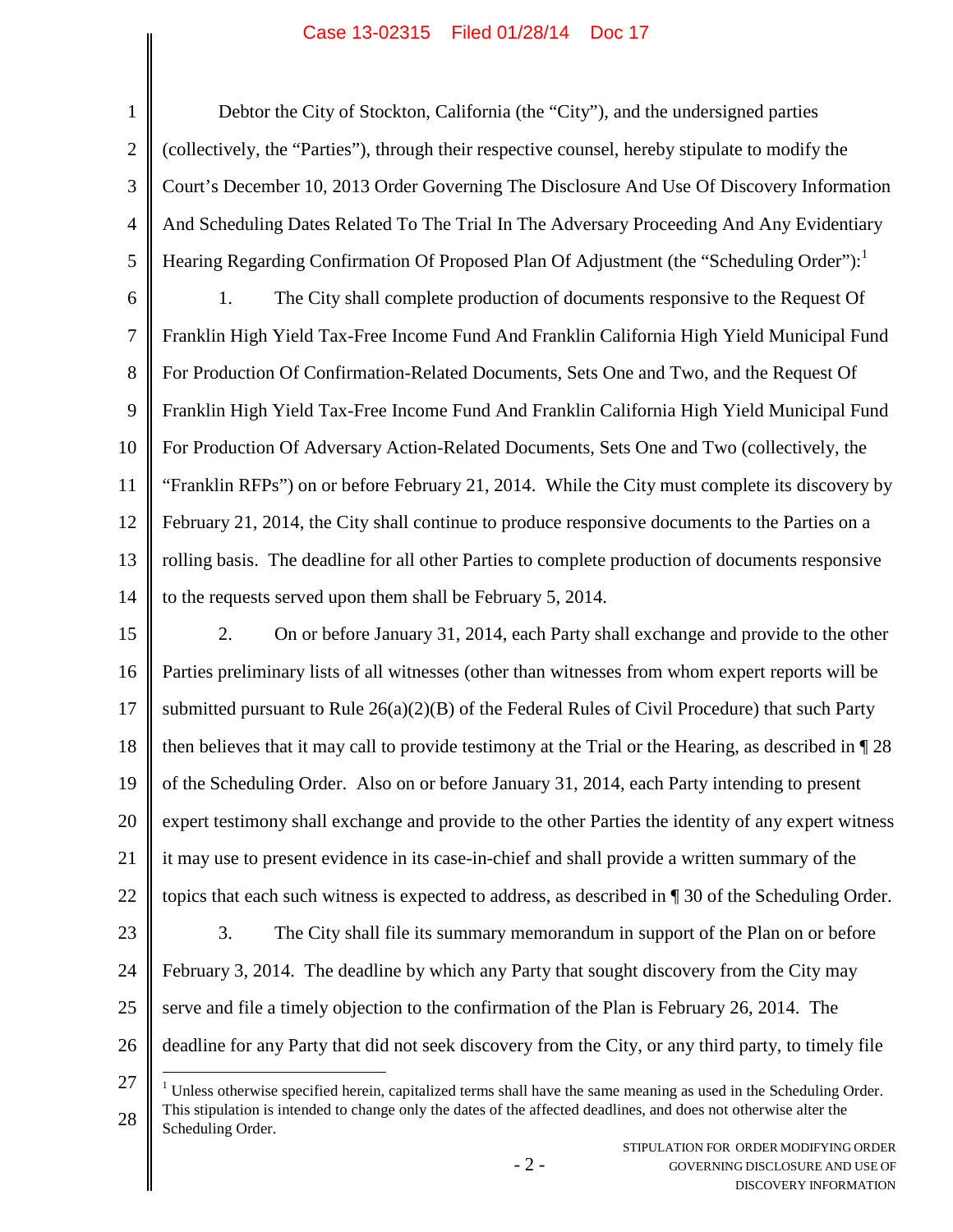## Case 13-02315 Filed 01/28/14 Doc 17

| $\mathbf{1}$   | an objection to the confirmation of the Plan remains February 10, 2014. As described in $\P$ 52 of         |  |  |
|----------------|------------------------------------------------------------------------------------------------------------|--|--|
| $\overline{2}$ | the Scheduling Order, such memoranda and objections may be filed in summary form in such a                 |  |  |
| 3              | manner as to fully identify the issues to be addressed at the Hearing.                                     |  |  |
| 4              | The depositions of any fact witness shall be taken no later than March 14, 2014.<br>4.                     |  |  |
| 5              | 5.<br>On or before March 21, 2014, each Party intending to present expert testimony                        |  |  |
| 6              | shall serve and file its expert reports as provided in [31 of the Scheduling Order. Also on or             |  |  |
| 7              | before March 21, 2014, each Party intending to present evidence shall serve on each other Party a          |  |  |
| 8              | list of fact and expert witnesses (other than rebuttal and impeachment witnesses) whose testimony          |  |  |
| 9              | the Party may submit at the Trial or Hearing, as described in ¶ 36 of the Scheduling Order.                |  |  |
| 10             | Each Party shall serve on each of the other Parties a list of exhibits (other than<br>6.                   |  |  |
| 11             | those to be used for impeachment or rebuttal) that the Party intends to introduce into evidence at         |  |  |
| 12             | the Trial and/or the Hearing no later than April 4, 2014, as described in $\P$ 37 of the Scheduling        |  |  |
| 13             | Order.                                                                                                     |  |  |
| 14             | 7.<br>The City may file a supplemental memorandum in support of the Plan no later than                     |  |  |
| 15             | March 31, 2014. Any Party or third party that filed a timely objection to the confirmation of the          |  |  |
| 16             | Plan may file a supplemental objection to confirmation of the Plan no later than April 21, 2014.           |  |  |
| 17             | Supplemental responsive pleadings to any objection to confirmation of the Plan may be filed no             |  |  |
| 18             | later than April 28, 2014.                                                                                 |  |  |
| 19             | On or before April 4, 2014, each Party intending to present rebuttal expert<br>8.                          |  |  |
| 20             | testimony shall serve and file its rebuttal expert reports, as described in ¶ 32 of the Scheduling         |  |  |
| 21             | Order.                                                                                                     |  |  |
| 22             | 9.<br>Expert depositions shall commence on or after April 8, 2014, and must conclude                       |  |  |
| 23             | by no later than April 18, 2014.                                                                           |  |  |
| 24             | 10.<br>The City and Franklin shall file in the Proceeding a joint statement of uncontested                 |  |  |
| 25             | facts relating to the Trial on April 7, 2014.                                                              |  |  |
| 26             | The City and Franklin shall serve and file pretrial opening briefs in the Proceeding<br>11.                |  |  |
| 27             | on April 7, 2014.                                                                                          |  |  |
| 28             | 111                                                                                                        |  |  |
|                | STIPULATION FOR ORDER MODIFYING ORDER<br>$-3-$<br>GOVERNING DISCLOSURE AND USE OF<br>DISCOVERY INFORMATION |  |  |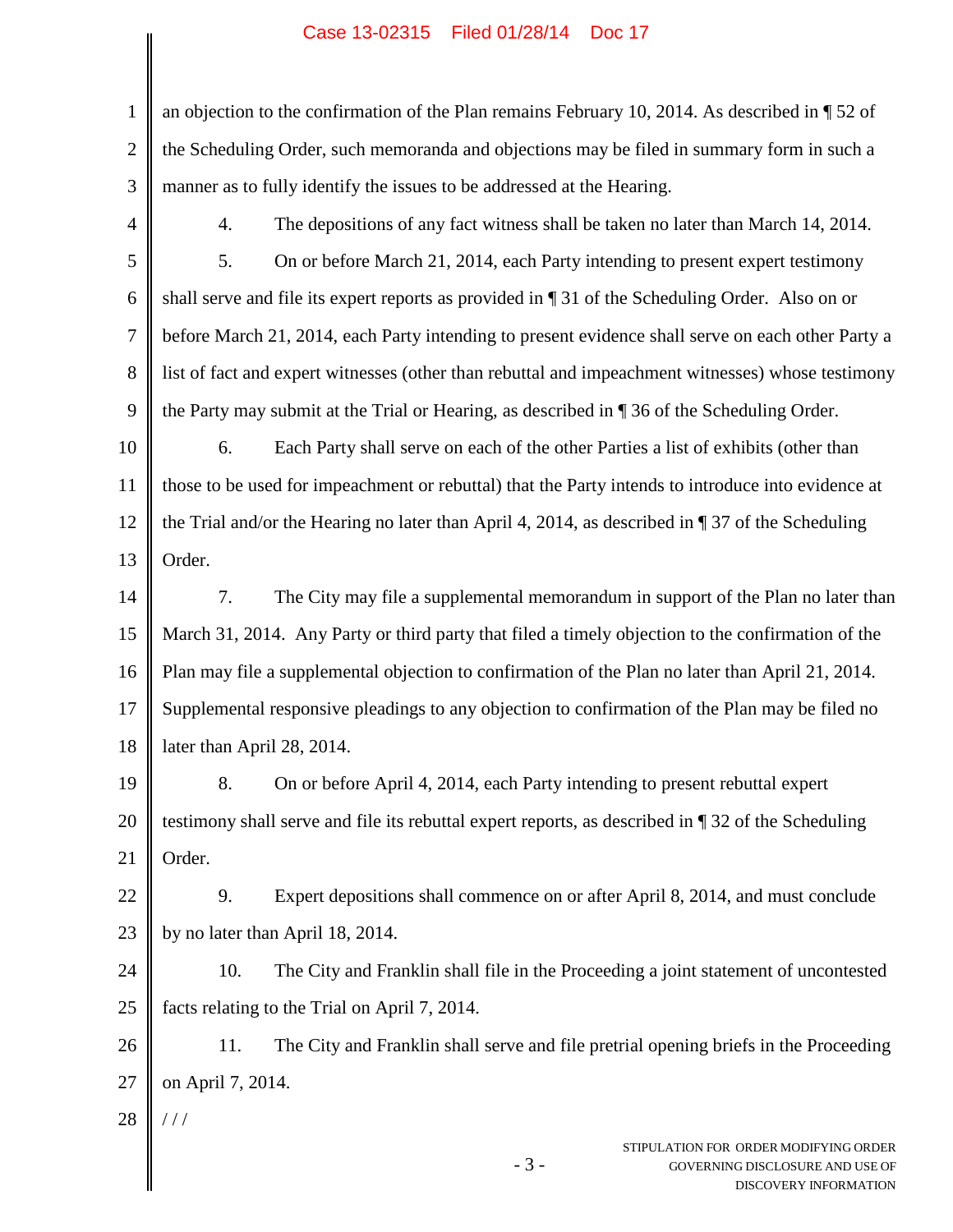1 2 12. The City and Franklin shall serve and file pretrial reply briefs in the Proceeding on April 21, 2014.

3 4 13. Each Party shall file and serve any Direct Testimony Declarations by April 21, 2014.

5 6 7 14. By no later than April 21, 2014, each Party shall serve on the other Parties the Party's designation, by page and line number(s), of any deposition testimony from fact witnesses they reasonably anticipate offering into evidence, as described in ¶ 40 of the Scheduling Order.

8 9 10 11 12 15. By no later than April 25, 2014, each Party shall serve (a) any counterdesignations of deposition testimony; and (b) any written objections to the admission of all or any part of the exhibits identified on the list of exhibits provided by each Party, as described in ¶ 44 of the Scheduling Order. By no later than May 6, 2014, each Party shall serve any response to such counterdesignations and written objections.

13 14 16. By no later than April 25, 2014, the Parties shall exchange copies of any exhibits identified in the exchanged exhibit lists that have not been previously produced or delivered.

15 16 17 17. By no later than April 25, 2014, the Parties shall file and serve any *Daubert* motions and any other motions in limine. By no later than May 6, 2014, the Parties shall file and serve any oppositions to any *Daubert* motions or other motions in limine.

18 19 20 18. Any Party wishing to cross-examine any other Party's witnesses at the Trial or the Hearing shall so notify the other Party by electronic mail no later than May 8, 2014, as described in ¶ 49 of the Scheduling Order.

21 22 23 24 25 19. On May 12, 2014, at 9:30 a.m., the Court shall hear argument on any *Daubert* motions, any motions in limine, and any objections to Direct Testimony Declarations, deposition designations, and other exhibits filed and served pursuant to this Order. Prior to the start of the Trial and the Hearing, the Court shall rule on all objections, motions, and other matters raised by the Parties prior to the May 12, 2014, hearing.

26 27 28 20. The Trial and the Hearing shall commence on May 12, 2014, following the conclusion of the hearing on the objections, motions, and other matters raised by the Parties, as described in ¶ 51 of the Scheduling Order.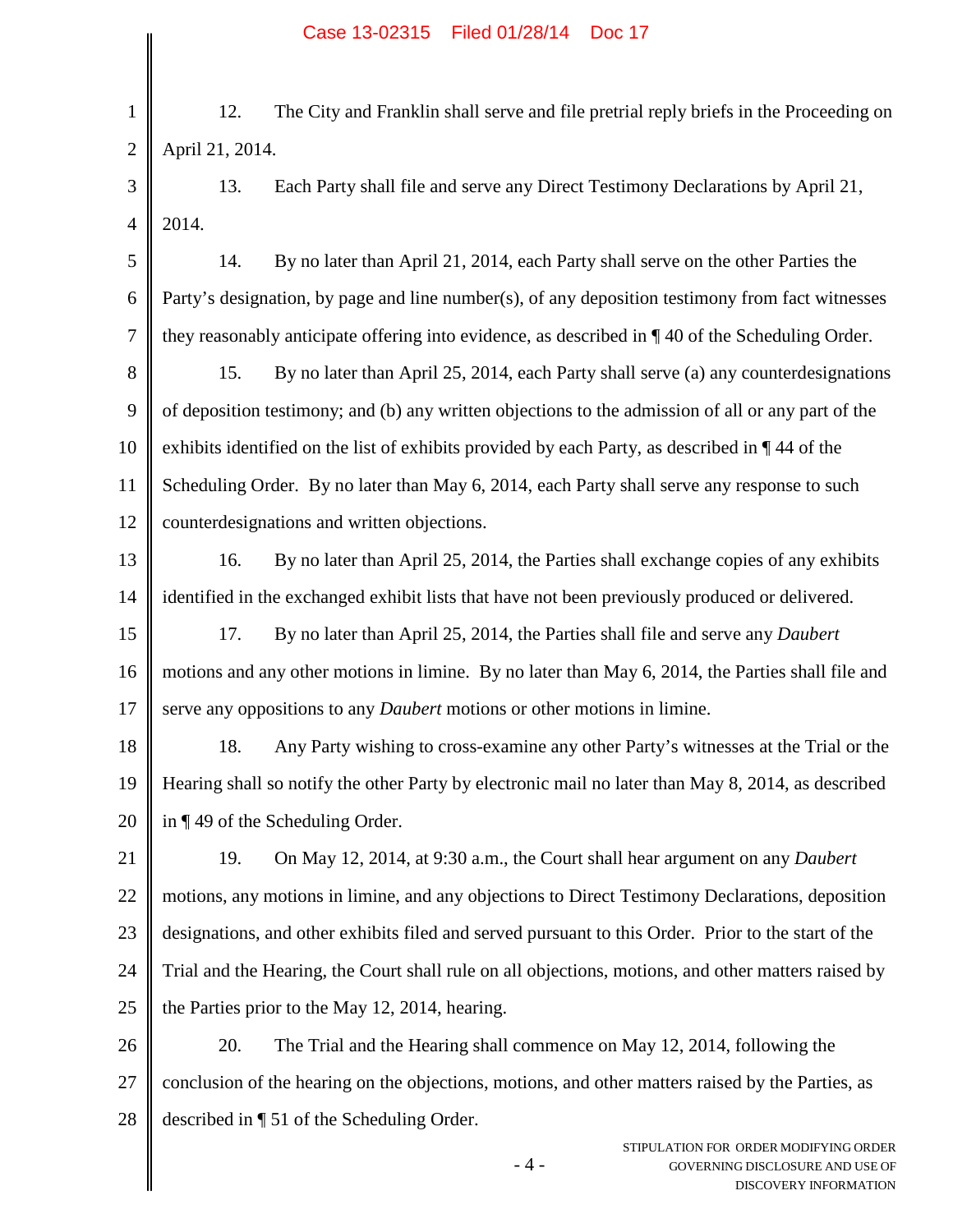|                |                         | Case 13-02315 Filed 01/28/14 Doc 17                                                                        |
|----------------|-------------------------|------------------------------------------------------------------------------------------------------------|
|                |                         |                                                                                                            |
| $\mathbf{1}$   |                         |                                                                                                            |
| $\overline{2}$ | Dated: January 28, 2014 | ORRICK, HERRINGTON & SUTCLIFFE LLP                                                                         |
| 3              |                         |                                                                                                            |
| 4              |                         |                                                                                                            |
| 5              |                         | Attorneys for City of Stockton, Debtor                                                                     |
| 6              | Dated: January 28, 2014 | <b>JONES DAY</b>                                                                                           |
| 7              |                         |                                                                                                            |
| 8              |                         |                                                                                                            |
| 9              |                         | <b>Attorneys for Franklin</b>                                                                              |
| 10             | Dated: January 28, 2014 | MINTZ LEVIN COHN FERRIS GLOVSKY AND<br>POPEO P.C.                                                          |
| 11             |                         |                                                                                                            |
| 12             |                         |                                                                                                            |
| 13             |                         | Attorneys for Wells Fargo Bank,                                                                            |
| 14             |                         | National Association, as Indenture Trustee                                                                 |
| 15             | Dated: January 28, 2014 | <b>SIDLEY AUSTIN LLP</b>                                                                                   |
| 16             |                         |                                                                                                            |
| 17             |                         | Christina M. Craige                                                                                        |
| 18             |                         | Attorneys for Assured Guaranty Corp. and<br>Assured Guaranty Municipal Corp.                               |
| 19             | Dated: January 28, 2014 | WEIL, GOTSHAL & MANGES LLP                                                                                 |
| 20             |                         |                                                                                                            |
| 21             |                         |                                                                                                            |
| 22             |                         | <b>Attorneys for National Public Finance</b>                                                               |
| 23             |                         | <b>Guarantee Corporation</b>                                                                               |
| 24             | Dated: January 28, 2014 | <b>ARENT FOX LLP</b>                                                                                       |
| 25             |                         |                                                                                                            |
| 26             |                         |                                                                                                            |
| 27             |                         | Attorneys for Ambac Assurance Corp.                                                                        |
| 28             |                         |                                                                                                            |
|                |                         | STIPULATION FOR ORDER MODIFYING ORDER<br>$-5-$<br>GOVERNING DISCLOSURE AND USE OF<br>DISCOVERY INFORMATION |